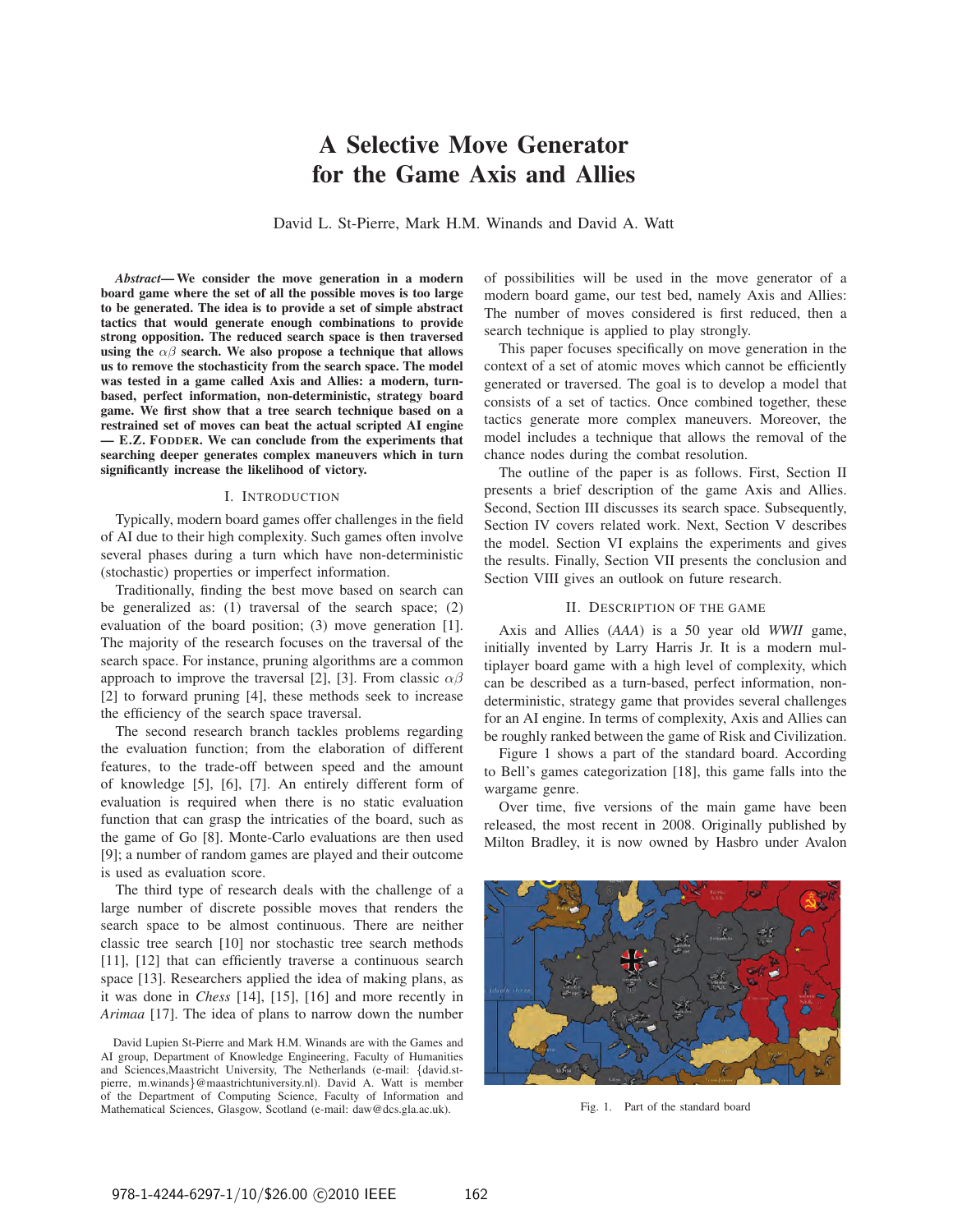Hill: Wizard of the Coast. Due to a high degree of popularity among the fan community, an Java-based open-source release — TRIPLEA — has been created and enables the design of various scenarios [19]. This environment is used as test bed in this paper.

There are three ways to win the standard game: total, major or minor victories. The most popular one is the total victory. The purpose of the total victory is to secure all cities, but most of the time it scales down to capture every opponent's capital. Minor and major represent a certain number of cities one must control to secure a victory. The last two victory conditions are popular in tournaments because it shortens the length of the game. Although there are multiple ways to win, an evaluation function that grasps the actual state of the game is possible [20].

AAA bears both similarities and differences to Risk [21], [22]. Structurally and economically, AAA deploys some similar traits. Every province has an economic value; a player controls provinces and the sum of their respective values equals his income per turn; players take turns to battle for the control of provinces. However, AAA is much more complex in several ways; specifically, it has more phases, more decisions to take per phase and more combinations of possible moves.

Three types of province exist: (1) land, (2) water and (3) inaccessible. Land and water provinces are only accessible to certain classes of units whereas the inaccessible type cannot be crossed by any unit.

Each unit has four characteristics: (1) cost, (2) attack points, (3) defense points and (4) movement points. The cost is the amount of money one must spend in order to buy the unit. The attack and defense points are within a range between 1 and 5 and used during the resolution of a combat. Basically, for every unit involved in combat a die is rolled and there is a hit if the result is equal or lower than the specification of the units. Obviously, the attacker uses the attack point and the defender uses the defense point. The movement point is the number of provinces a unit can cross during 1 turn.

Figure 2 summarizes the specification for the 12 units in the game. Unit cost is displayed to the right of each icon; below, each value triplet denotes attack/defense/move attributes. For instance, the infantry unit has a cost of 3, an attack of 1, a defense of 2 and a move of 1.

Three classes of unit exist: (1) land, (2) aerial and (3) water. There are five land units: infantry, artillery, tank, anti-aerial gun and factory. These units must remain on land unless they are carried by a specific water unit. The infantry unit is the cheapest to buy. It has a weak attack and a moderate defense. It can only move to an adjacent province during a turn. The artillery unit is similar in terms of specifications. Moreover, if an infantry unit is supported by an artillery unit during an attack, the attack of the former increases to 2. The tank constitutes the third land unit. It is a well rounded unit. The anti-aerial gun does not possess attack or defense points. Every time an enemy aerial unit crosses a



Fig. 2. Units specification

province with an anti-aerial gun, the player can throw a die and if the die equals 1 it kills the aerial unit. The factory allows the possibility to spawn units in the province.

There are two aerial units: plane and bomber. These units can move through both land and water provinces, but always have to land on a province that was in the possession of the player at the beginning of the turn. The plane can move across 4 provinces. It is a powerful unit in defense with the ability to reach strategic positions rapidly. The bomber unit is expensive, but is the ultimate attack unit on land provinces. It can perform two types of attack: normal or economic. Normal is the same type of attack as for the other units whereas economic attack is the ability to bomb the enemy factory. In doing so, the opponent loses money based on the result of the roll of a die.

There are five water units: submarine, destroyer, transport, carrier and battleship. Every unit in this class can move across two provinces. Naturally, they have to remain on water provinces. When a submarine attacks an opposing fleet that does not have a destroyer, it can cause casualties before the start of the combat by attacking first. The destroyer prevents the submarine from launching their devastating surprise attack. The carrier has the ability to carry up to two planes. The battleship is the ultimate water unit. It needs to be hit twice before it is destroyed.

A turn is split into five phases. The first phase consists of gambling an investment into *Research and Development*. It consists of using dice to decide whether there is a technological advance. A technological advance improves the specification of a unit.

During the second phase, the player uses his remaining money to buy units. This phase is rather straightforward. There are two constraints; the amount of money a player possess and the maximum number of units one can place on the board per turn. It is only possible to place new units on a province where there is an industrial complex — factory. The number of units that can be placed on a province is bounded by the value of the province. The units are bought at this phase, but are only placed on the board during the final phase, at the end of a turn.

The third phase is called the 'combat move'. This differs to a great extent from Risk. All the attacks must be declared before any of them is resolved. Every attack has a probabilistic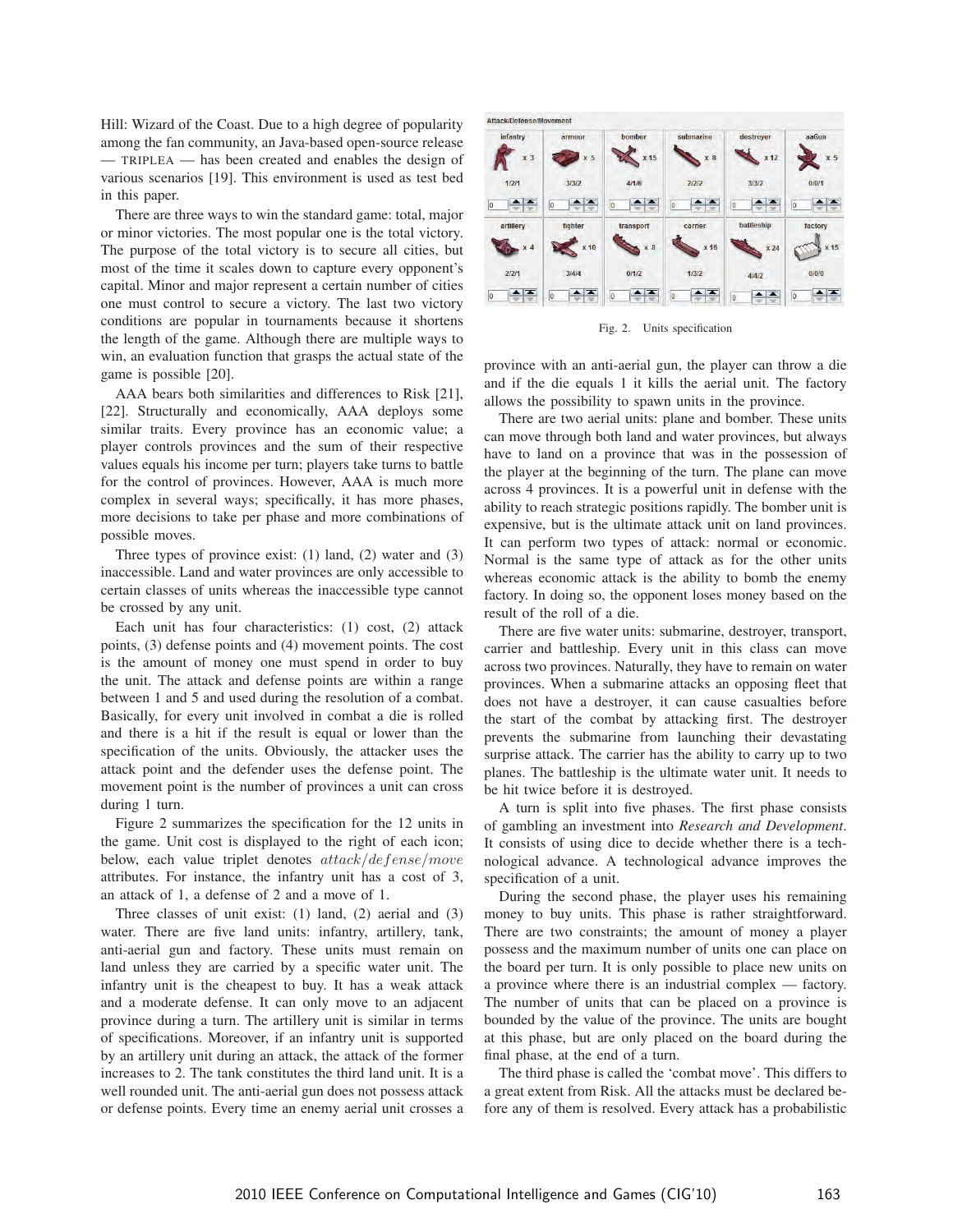outcome. Therefore, the crucial point here is to send enough units to achieve a goal, but also to divide them in such way that as many goals as possible are achieved. After the combat moves are declared, there is the combat resolution. At this point, there is a decision to take after every dice roll: retreat or not. Only the attacker can retreat, the defender cannot. If the situation becomes clearly disadvantageous, it is better to retreat than lose units of high economical value.

Experienced human players often use a strategy called *strafing*. This strategy allows the attacker to use the most powerful units in attack and to retreat after all the cheap units are dead to inflict a maximum damage to the opponent without losing any valuable units.

The fourth phase, 'non combat move', follows the 'combat resolution'. In this phase, all units that were not directly involved in a combat can be moved and all aerial units used in combat must land. This phase is separated from the combat move to bring fresh forces to the front and to allow the possibility that, if a combat resolution has gone tremendously wrong, at least a defensive move can be attempted to protect the front.

The fifth and final phase is called deployment — reinforcement. In this phase, the units bought at the beginning of the turn can be placed. This is to simulate the time to build them. It has one main characteristic different from Risk. At the beginning of the turn, a player cannot use his newly bought units to launch a surprise attack like in Risk.

#### III. BRANCHING FACTOR

The search space for *AAA* is large. To compute the number of possible moves, the branching factor, one must multiply every possible combinations of every type of unit for every province. Equation 1 gives the formula to compute such a number.

$$
\prod_{k \in K} \prod_{p \in P} \frac{(r_p - 1 + u_{kp})!}{(r_p - 1)! u_{kp}!} \tag{1}
$$

Where  $K$  is the number of unit types,  $P$  is the number of provinces on a map,  $u_{kp}$  is the number of units of type  $k$  on the province  $p$  and  $r_p$  is the number of provinces the unit  $u_{kn}$  can reach, including the starting province.

Equation 1 computes the number of all possible moves, but identical boards from different interactions still have to be removed. For instance, if two adjacent provinces send one infantry unit to each other, the resulting board is the same. Equation 2 only shows the formula to remove the interaction between a pair of provinces. It gets increasingly complex to remove identical boards with interactions for triplets or more and the magnitude of possible moves does not change significantly. Therefore, only the interactions from pairs of provinces is shown.

$$
\sum_{p_x=0}^{P_x} \sum_{i=1}^{u_{kp}} B \prod_{k \in K} \prod_{p_y \in P_y} \frac{(r_{p_x p_y} - 2 + u_{kp_x p_y} - i)!}{(r_{p_x p_y} - 2)!(u_{kp_x p_y} - i)!} \tag{2}
$$

Where  $P_x$  is the set of all pair of adjacent provinces and  $P_y$  is every specific province within the pair. B is the rest of the board given by Equation 1, where  $P$  is replaced with  $P - P_y$ .

On a map such as Figure 3, Equation 1 gives a number  $\approx 2.6 \times 10^{16}$ . When identical boards from the pairwise interaction are removed using Equation 2, the number of possible moves drops to  $\approx 9.3 \times 10^{15}$ . It can be compared with the game Diplomacy which has  $\approx 2.2 \times 10^{15}$  unique opening moves [23]. The branching factor for *AAA* is thus very large. Even worse, this is only an estimation for the initial board. As the game progresses, the number of units changes which means the number of moves can become much larger. Also, this is only the number of possible moves for the board, it neither includes the number of possible combinations during the buying phase nor the stochastic outcome of a battle.



Fig. 3. Minimap

#### IV. RELATED WORK

*AAA* is a complex game. There are multiple decisions to make at the five phases. The only AI engine available<sup>1</sup> called E.Z. FODDER [19] and written by Sean Bridges — is heavily scripted and only provides an interesting challenge for beginners. It plays weakly against more experienced opponents partly because it behaves like a greedy player. For *AAA*, simple brute-force algorithms such as minimax [10] and its  $\alpha\beta$  pruning enhancement [2] are not computationally feasible.

Shannon [24] first formalized the idea of a selective move generator, later known as 'forward pruning'; however, this was not further developed due to unconvincing results for a few decades. Forward pruning is attractive, yet it is known to be error prone and dangerous. The selective move generator proposed in this paper is entirely distinct from Shannon's forward pruning. Instead of pruning moves that are not promising, it deliberately avoids the generation of quasisimilar moves.

<sup>1</sup>The TRIPLEA community is currently developing a second engine that will be released soon.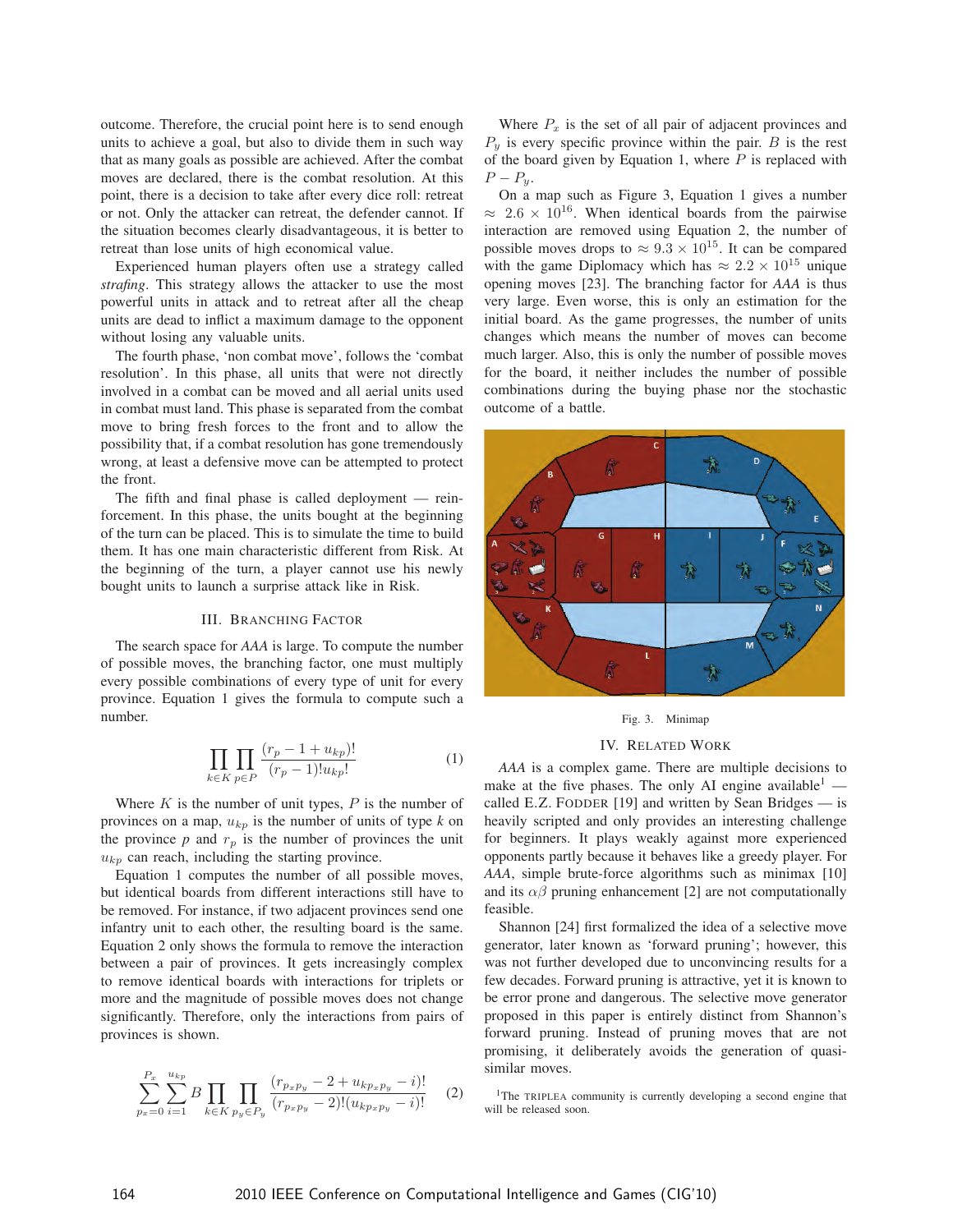This paper proposes the creation of a set of atomic 'meta moves' or 'tactics' that would generate complex maneuvers in a search based approach. It is an alternative to providing a smaller set of possible moves from domain-specific expert knowledge as it was done in the game Settlers of Catan [25] and Amazons [26]. A similar concept of our idea has recently been tested in WARGUS [27], a Real-Time Strategy game, and in the game of Kriegspiel [28].

The purpose of this paper is to work on move generation, not on the search technique. Therefore,  $\alpha\beta$  was preferred because the strengths and weaknesses of this algorithm are well tested and known [29]. We think that our idea of move generation can be transferred to other search algorithms such as Monte-Carlo Tree Search [11], [12], [30], [31].

#### V. MODEL: DLSAI

In this section we propose a model —  $dlsAI$  — to play *AAA*. Subsection V-A develops the notion of core tactics in dlsAI. In Subsection V-B, a modification in the combat resolution is presented to abstract a stochastic search to a deterministic one. This modification aims to further reduce the search space. In Subsection V-C, the evaluation function is described.

## *A. Tactics*

To reduce the number of moves, the model separates the provinces into three abstract types: (1) front line, (2) reinforcement and (3) supply. A province can be more than one type. The front line provinces juxtapose the opposing armies. For these provinces, tactical decisions regarding combats have to be taken. The reinforcement provinces contain a factory. Specific choices have to be made on where and how to send units to the front. The last type of provinces — supply — are provinces that have units on them but cannot participate in any combat and are not a reinforcement province. They simply send units toward the closest front line.

To elaborate a functional AI, four basic tactics were coded into the move generator. The first one is the attack, which means all units move from a front province to attack the adjacent enemy province. There can be more than one enemy province neighboring the front province, but the selection of which one is the best is beyond the scope of this paper.

Figure 4 shows the attack tactic used by the left player where province 'B' is a supply province and province 'C' is a front line province. Subfigure 4(a) represents the board before the left player launches an attack. Subfigure 4(b) illustrates 2 infantries from the province 'C' and 2 fighters, 1 bomber and 3 tank units from the province 'B' that are deployed over province 'D'. The infantry on the province 'B' did not move because it cannot participate in the combat.

The second tactic is the retreat. It consists in moving away from the enemy units. Figure 5 shows the retreat tactic used by the left player where province 'B' is a supply province and province  $\mathcal{C}'$  is a front line province. Subfigure  $5(a)$ represents the board before the retreat move. Subfigure 5(b)



(a) Start (b) Attack move

Fig. 4. Attack tactic



Fig. 5. Retreat tactic

illustrates the retreat of 1 infantry from province 'C' to province 'B'.

The third one is a split-attack tactic. This tactic only sends enough units to take a province, but not necessarily to hold it. Figure 6 shows the split-attack tactic used by the left player where province 'A' is both front line and reinforcement province. This sequence is separated into 4 different phases. Subfigure 6(a) represents the board before the left player executes the split-attack tactic. Subfigure 6(b) illustrates a part of the left player's army sent to province 'B' — 2 infantries and 1 plane. Subfigure 6(c) presents another part of the left player's army sent to province  $G' - 2$ infantries and 1 plane. Subfigure 6(d) shows another part of the left player's army sent to province  $K' - 2$  infantries and 1 plane.



Fig. 6. Split-attack tactic

The fourth tactic is the pass action. Nothing moves on the selected province.

From these four tactics on the front line, different combinations become possible depending on the number of front lines. dlsAI is able to plan a joint attack where stacks of units from different front lines can combine their forces on a specific province. It also allows the planning of maneuvers such as sending a small force from two or more adjacent stacks to take one or multiple strategic provinces. From depth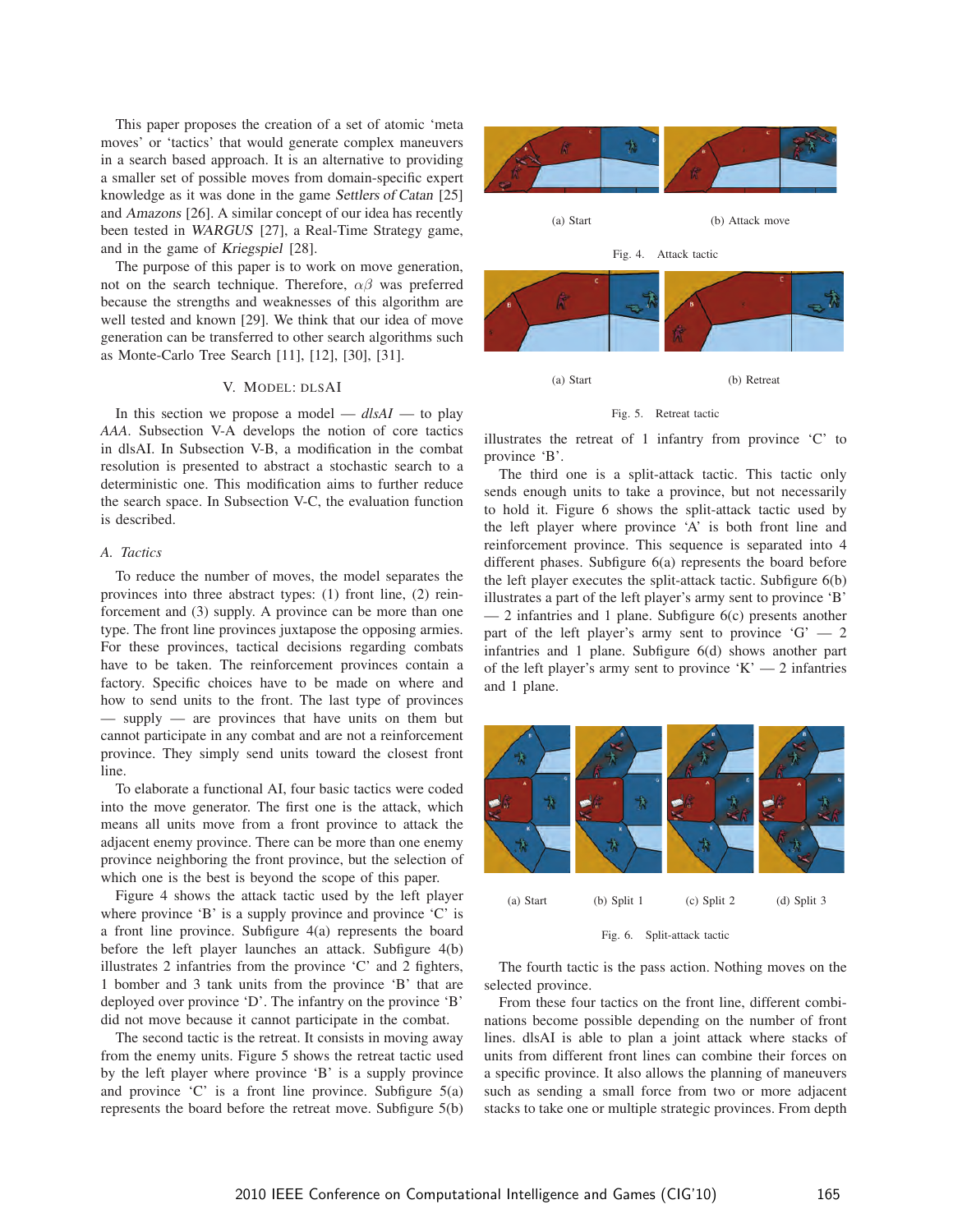three and onwards, dlsAI is able to create different traps by strategically retreating a part of its force to entice the opponent.

As mentioned in Section II, units can only be put on a province where there is a factory. From this province, they must be sent to one of the front lines. To keep the number of moves generated as small as possible, a simplification was introduced in the model. The board possesses different fronts; while on supply provinces the units are not included in the move generation unless they can participate in one of the tactics.

Another decision is the way the units are split over different fronts. There are three tactics considered at this phase for the reinforcement provinces. dlsAI can either choose to send every unit to a specific front, split his forces along different fronts or not reinforce any of them. The method that determines the number of front lines is not dependent upon the board state. It is hard coded for a specific map and does not take into consideration the situation of the board.

The number of possible reinforcements moves is given by  $reinforcingAFront \times numberOfFront +$  $SplitReinforcement + NoMove$ . Considering Figure 3, there are  $5 - 1 \times 3 + 1 + 1$  — possible reinforcement moves. The number of possible moves is simply given by tactics<sup>provinces</sup>  $\times$  reinforcementMoves. For a map such as Figure 3 — where there are three fronts and one reinforcement province — there are 320 possible moves —  $4^{3} \times 5$  — instead of  $\approx 9.3 \times 10^{15}$ . The reduction is substantial yet the idea is that with those few core tactics, it should be enough to play relatively strong when a sufficient search depth is reached.

#### *B. Combat Resolution*

A major simplification can be executed for the combat resolution. Once all invasions are announced, the probabilistic resolution begins using dice. For non-deterministic outcomes, Expectimax [32] is the algorithm of choice. It extends the minimax concept to stochastic outcomes, by adding chance nodes to the search tree. The value of chance node is the weighted sum of the values of the chance events [1]. For the combat resolution phase, it means to weight every possible outcome by their respective probability of occurrence. Different pruning methods were developed such as safe pruning (e.g. Star1 and Star2 [33], [34]) and speculative pruning (e.g. ChanceProbCut [3]) to increase the search performance.

However, keeping track of all possible outcomes from a battle involving 20 units for instance would shatter the reduction presented in the previous subsection. To avoid this drawback in terms of performance, some straightforward substitutions are available to remove the probability in the outcome. One consists of evaluating the amount of damage that a stack of units is likely to inflict. For instance, consider 2 tank units that execute an attack. In the case of an attack, one must throw a die for every unit and the result must be lower or equal to the attack point to have a hit. Tank units have 3 attack points. Hence, the probability that 1 tank will hit is 50%.

Instead of representing the odds as a percentage, dlsAI assumes that it is real damage. Therefore, a tank that attacks does not have 50% chance to make a kill, but causes 0.5 damage. Obviously, every time the damage equals 1 there is one unit removed on the opposite side.

In the following example, if 2 tank units execute an attack (2 dice that hit with 3 or less each), they are likely to make 1 kill on the first turn (50%) and the remaining odds are 25% chance to make 2 kills and 25% chance to make 0 kill. DlsAI considers the attack of 2 tank units as one kill on the first round. This transformation can be seen as if every unit had a hit point. At every iteration during a combat — when the dice are rolled — the respective defense or attack points are deduced from the opponent's hit points. The total number of hit points, attack points and defense points are updated and the process repeats until one side reaches 0 or the attacker retreats. Basically, dlsAI computes the mean and does not include the likelihood. For a stack of units that has 26 points of attack, the outcome should be 4 casualties  $(\frac{26}{6})$ . The rule for units removal, albeit not optimal, is efficient and simple: The cheapest units are removed first. Figure 7 presents the pseudocode for resolving combat.

| WHILE attacking Units $> 0$ OR defending Units $> 0$ |
|------------------------------------------------------|
| FOR every attackingUnit                              |
| attackHitPoints+=1;                                  |
| attackPoints+= attack value of attackingUnit;        |
| <b>END FOR</b>                                       |
| FOR every defending Unit                             |
| $defendHitPoints+=1$ ;                               |
| defend Points+= defence value of defending Unit;     |
| <b>END FOR</b>                                       |
| $defendHitPoints = (attackPoints/6);$                |
| attackHitPoints-=(defendPoints/6);                   |
| attackingUnits.update(attackHitPoints);              |
| defendingUnits.update(defendHitPoints);              |
|                                                      |

END WHILE

Fig. 7. Pseudocode for combat resolution.

The situation where there is a remainder still has to be addressed. There are two possible solutions for this problem. The first one is to roll a die and look if the number is lower than the remainder. The advantage of this technique is that it allows the use of integers to represent units. The disadvantage is that if you have to simulate the same combat several times, the outcome is most of the time different.

For this reason, a second solution was chosen. It involves the use of doubles instead of integers. If the number of casualties is  $4\frac{1}{3}$ , then this is exactly the number of units that will be removed. In this scenario, it is possible that a  $\frac{1}{2}$  tank unit attacks a  $\frac{1}{3}$  infantry unit. The performance of dlsAI is slowed down by the use of doubles, but the non-determinism is factored out of the combat resolution.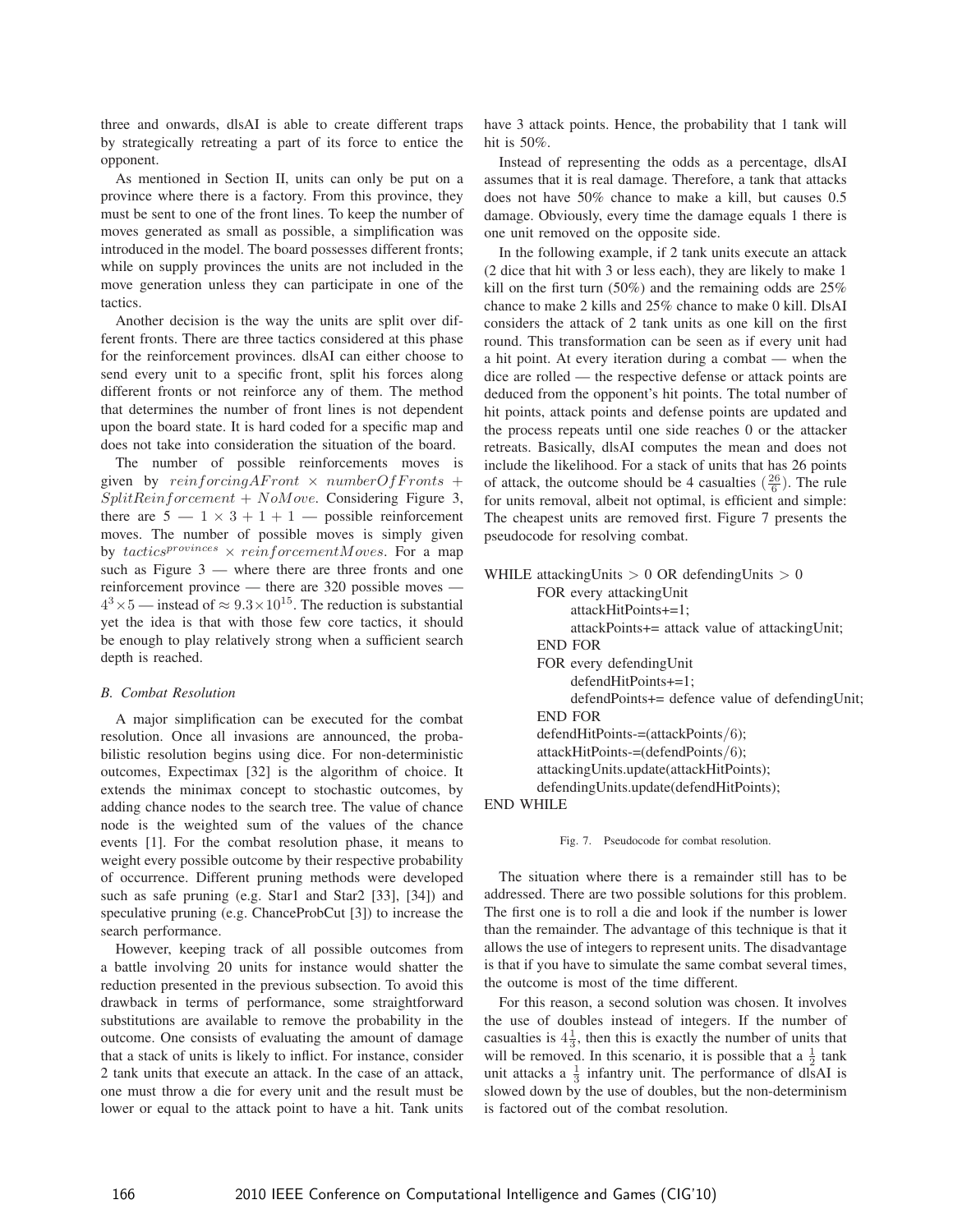### *C. Evaluation function*

The aim of this subsection is to explain how the underlying strategies in *AAA* are represented by the evaluation function. It describes how dlsAI evaluates a board position by applying an evaluation function that uses three main features.

The first one is the economical value of its army compared to the opponent. Every unit has a value — cost — and dlsAI compares the sum of the existing units. It gives an indication on the current board situation of the standing armies and their relative weights.

The second feature is the economic situation. Every province has a value and is under control of one player. The sum of the values of all the provinces that belongs to a player gives its income per turn. dlsAI compares those two incomes. This measure is important to estimate the potential growth.

The third feature is the number of units dlsAI can place per turn compared to the opponent. A new unit can only be placed on a province where a factory is built and the number of units is given by the value of the province. A province with a factory has a high strategic importance because the absolute number of units one can place per turn compared to the opponent can change the purchase strategy.

Those three features give a rough idea of the current board situation. The evaluation function could be improved with more features, but the focus is on the move generation and this evaluation function allows dlsAI to create a set of strategies.

#### VI. EXPERIMENTS

This section describes the experiments that were conducted. First, the test domain is defined and its properties are dicussed. Second, the results are presented. dlsAI was tested against E.Z. FODDER and against itself, playing at different depths. Each game used the total victory condition.

## *A. Test Domain*

The model described earlier was tested on the map *minimap*, depicted in Figure 3. This map was selected for multiple reasons. It has two players and it is balanced in a way that both players start with the same board situation. It uses 7 unit types instead of the 12 standard ones. Basically, there are no water units in this version. There are only 14 provinces. However, as mentioned in Section III this game still has a large branching factor.

Even though both players have a symmetric start, the first player has a significantly higher chance of winning.

#### *B. Results*

DlsAI finds the best move in less than a second at depth 1, in more or less 10 second at depth 2 and approximately 3 minutes at depth 3. The first series of experiments compare the performance of dlsAI at a depth of 3 against E.Z. FODDER. The results are shown in Table I. 'Num of games' represents the number of games played. Victory is expressed as a percentage. 'Avg lgt(turn)' means the average length expressed in turns. Similarly, 'Max(turn)' and 'Min(turn)' are the longest and shortest length of a game, respectively

expressed in turns, before victory. The suffix following dlsAI represents the depth at which it plays for the specific experiment.

Table I shows that when dlsAI plays first, after 100 games, it has maintained a score of 99 victories. When it plays second, it realizes 98 victories out of 100. These results demonstrate that on this specific map, dlsAI:D3 is better than E.Z. FODDER.

TABLE I DLSAI:D3 VS E.Z. FODDER

|                 | dlsAI:D3 (First player) | dlsAI:D3 (Second Player) |
|-----------------|-------------------------|--------------------------|
| Num of games    | 100                     | 100                      |
| Victory(%)      | 99                      | 98                       |
| Avg $lgt(turn)$ | 15.21                   | 16.77                    |
| Max(turn)       | 22                      | 23                       |
| Min(turn)       |                         |                          |

The average length is similar whether dlsAI:D3 plays first  $- 15.21 - or second - 16.77$ . The Max(turn) and Min(turn) indicators shows that in a hundred games, the length did not vary much.

The defeats were scrutinized to understand what happened and in the three cases, the same pattern was found. In fact, dlsAI:D3 took the capital of the enemy and was clearly winning. However, from this point on, it does not protect adequately its own capital because the evaluation function is returning a certain win. The opponent, having a stack of units closer to the capital of dlsAI:D3, continues its attack and takes the capital. From there, dlsAI:D3 is helpless and it ends in a defeat. Clearly, this is a weakness in the evaluation function.

The main interest in this experiment was to evaluate if dlsAI:D3 could execute more complex maneuvers than the four core tactics. At depth 2 and more, it retreats when facing a stronger army. However, at depth 3, it will sometimes retreat even when there is an equilibrium in strength to lure the enemy out. This highly efficient maneuver can be described as a trap. Other more subtle maneuvers are used more often such as a joint attack or a combined split attack.

In the next series of experiments we evaluate whether the search depth matters for dlsAI. Table II shows the result of dlsAI at depth 2 vs dlsAI at depth 1. In this case, dlsAI:D1 is a greedy player. It does not use the retreat tactics because it does not consider the possibility of being attacked.

TABLE II DLSAI:D2 VS DLSAI:D1

|                 | dlsAI:D2 (First player) | dlsAI:D2 (Second Player) |
|-----------------|-------------------------|--------------------------|
| Num of games    | 100                     | 100                      |
| Victory(%)      | 98                      | 89                       |
| Avg $lgt(turn)$ | 17.41                   | 16.37                    |
| Max(turn)       | 62                      | 40                       |
| Min(turn)       |                         |                          |

When dlsAI:D2 plays first, 98% of the time it achieves victory compared to 89% when it plays second. The difference in winning percentage is significant at a confidence interval of 95%. This result allows us to infer that dlsAI:D2 is statistically better than dlsAI:D1.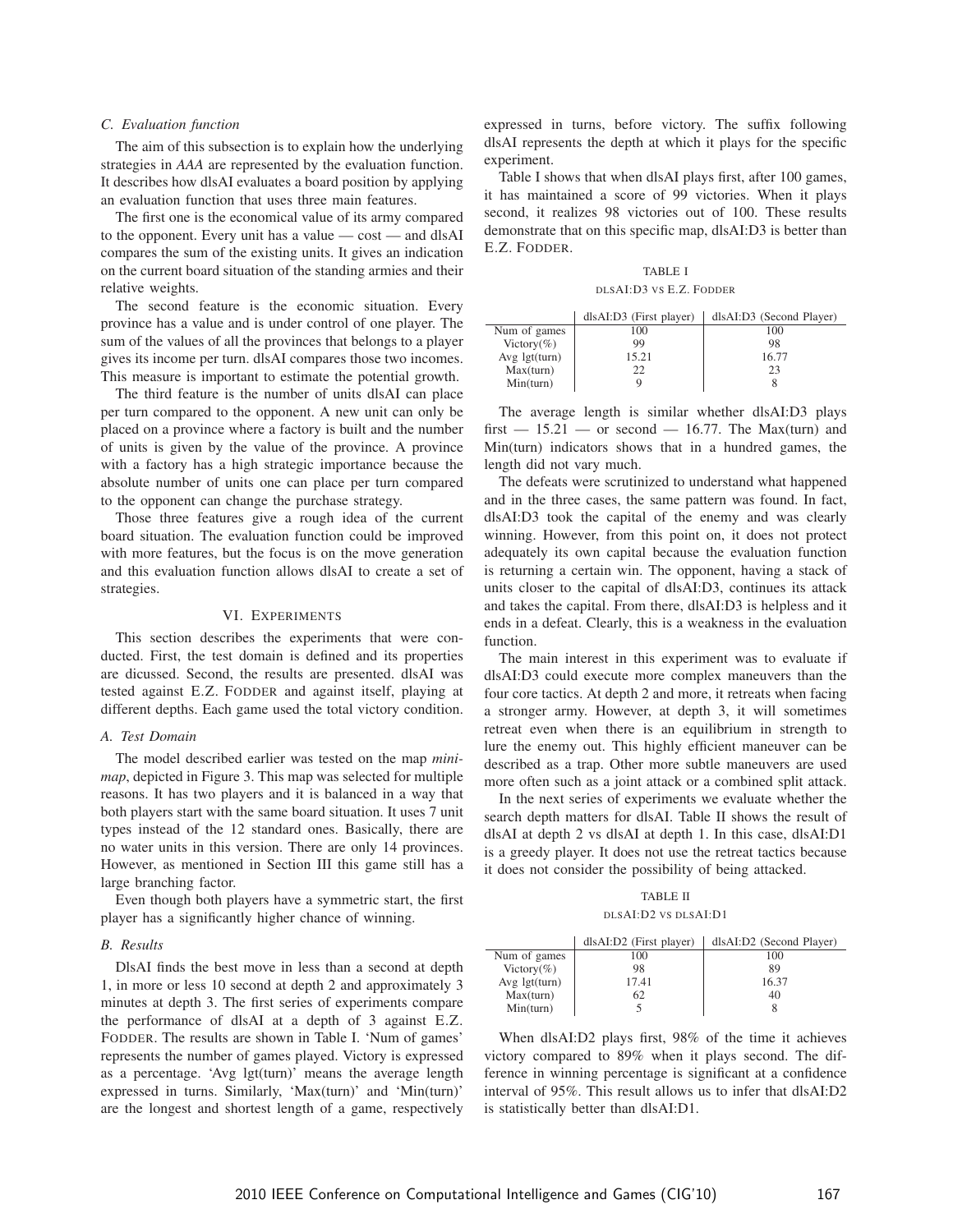There is also a significant difference in the winning percentage if dlsAI:D2 played first or second. It seems that the map favors the first player.

The average length of the game when dlsAI:D2 plays first  $-17.41$  — or second  $-16.37$  — is comparable to Table I. This is a relatively short game. The Max(turn) value indicates that even if dlsAI:D2 is losing for a good part of the game, a comeback against a weaker opponent is possible. Again, it is partly explained by the use of the retreat tactic. dlsAI:D2 keeps its strength and waits for an opportunity. The Min(turn) measure shows that dlsAI:D2 can win rapidly against a greedy player.

Table III presents a test with dlsAI at depth 3 versus dlsAI at depth 2. It provides some insight on the gain in strength per depth. The victory percentage, albeit less impressive than noted in Table II, nevertheless demonstrates the dominance of dlsAI:D3 over dlsAI:D2. When playing first, dlsAI:D3 achieves 81.64% of victory whereas when playing second the victory percentage drops to only 50%. Also, the length of the game is significantly longer than the precedent table.

# TABLE III DLSAI:D3 VS DLSAI:D2

|                 | $dlsAI:D3$ (First player) | dlsAI:D3 (Second Player) |
|-----------------|---------------------------|--------------------------|
| Num of games    | 50                        | 50                       |
| Victory(%)      | 81.64                     | 50                       |
| Avg $lgt(turn)$ | 40.12                     | 31.05                    |
| Max(turn)       | 161                       | 45                       |
| Min(turn)       | 13                        | つつ                       |

Table IV represents the results of dlsAI playing each time against itself both at depth 3. The results show that the map is advantageous for the first player. A perfectly balanced map if the data was normally distributed would give 50% of victory for both side. A Student's test revealed that at a confidence interval of 95%, we may infer that there is an advantage for the first player. In other words, to play first gives a significant advantage.

## TABLE IV DLSAI:D3 VS DLSAI:D3

|                 | dlsAI(First player) | dlsAI(Second Player) |
|-----------------|---------------------|----------------------|
| Num of games    | 50                  | 50                   |
| Victory(%)      | 78.85               | 21.15                |
| Avg $lgt(turn)$ | 32.46               | 40.27                |
| Max(turn)       | 75                  | 75                   |
| Min(turn)       | 11                  |                      |

The average length of a game is much higher than in Table I and Table II. It does not directly translate into a stronger opponent, but it is a good hint in this direction. This value shows the impact of a strategic retreat. The 'Min turn' value again shows that the first player can expect to win quicker than the second.

Based on the experiments presented in Table II, III, and IV, Table V shows the impact of the outcome of a probabilistic combat resolution in the evaluation function. This value represents the highest score dlsAI allocated to a board position for where the game was lost. The maximum

value the evaluation function can return is 10,000 and the cheapest unit (i.e. infantry) is worth 15 points. The impact of search depth and play order on the behavior of the evaluation function gives an important insight on its robustness.

TABLE V IMPACT OF THE PROBABILISTIC ASPECT IN *AAA*

| depth / Max(value) | First player | Second Player |
|--------------------|--------------|---------------|
| $D2$ vs $D1$       | 467          | 152           |
| $D3$ vs $D2$       | 1257         | 429           |
| $D3$ vs $D3$       | 483          | 464           |

In a game that involves chance such as *AAA*, one battle can change the entire equilibrium. It is expected that dlsAI will make miscalculations from the removal of the chance nodes in the combat resolution. When dlsAI:D2 plays first against a greedy player, the result is around 500. The maximum error in the evaluation when it plays second is significantly low compared to the other values. In this case, it is simply because there were only two games that dlsAI:D2 managed to lose therefore preventing it from having a higher value.

When dlsAI:D3 plays against dlsAI:D2 as the first player, this value is surprisingly high — 1257. However, at depth 2, the fact is that dlsAI will use the retreat tactics therefore minimizing the mistakes. At depth 3, it is able to plan a trap but not to evaluate what will happen after. For instance, dlsAI:D3 sometimes launches an attack knowing that the rest of the stack will be taken at the next turn by the opponent. However, by a clever reinforcement, it will be able to take it back. The problem is that it does not evaluate the chance that the opponent can take it back again (depth 4), therefore resulting in a loss of units. This may explain such a large difference in Table V.

When dlsAI plays against itself at depth 3, the value is fairly consistent whichever side it plays. Also, it seems a good estimation to say once it gives a score over 500, it should be an almost certain win.

# VII. CONCLUSION

In this paper, instead of considering the entire search space, we focused on a few core tactics that can create complex maneuvers depending on the depth of the search. αβ search was applied in *AAA*. To further reduce the search space, we also proposed a technique to remove the stochasticity during the combat resolution phase.

We showed that our model — dlsAI — outperformed the actual scripted AI engine — E.Z. FODDER — on *minimap*. From the experiments presented in Table II and III, we can infer that deeper searches generated sufficient number of complex maneuvers which in turn increase the number of victories significantly.

In *AAA*, it is currently computationally too expensive to achieve a search depth of 4 for 2 players. It is expected that in order to play at a strong level, a tree-search based algorithm has to reach at least twice the number of players. Therefore, for the map *minimap*, as there are two players, the search depth must be four. For a 5-player map, such as the standard board, a 10-ply search would be needed.